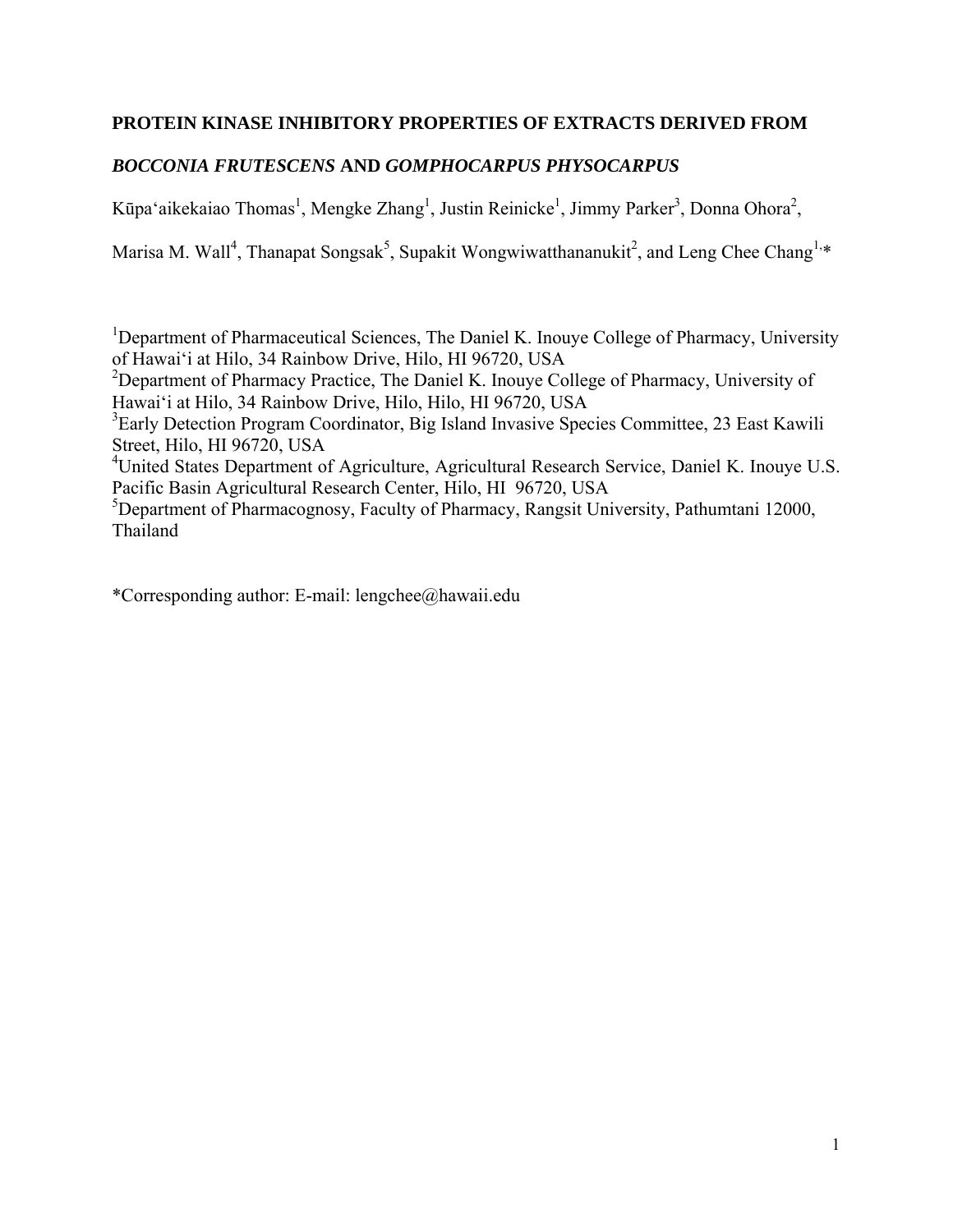**Abstract:** *Bocconia frutescens* is an invasive shrub originally introduced to Hawai'i as an ornamental plant. *Gomphocarpus physocarpus* is a shrub that is native to southern Africa, also introduced to Hawai'i. These two plants were selected for study due to the possibility of alkaloid contents and biological activities. The objective of this study was to examine the protein kinase inhibitory activity (PKI) of crude methanol extracts derived from *Bocconia frutescens* and *Gomphocarpus physocarpus* using hyphae formation inhibition assay against *Streptomyces 85E* at concentrations of 20 μg/disk. Extracts that showed protein kinase inhibitory activity at this concentration were tested at lower concentrations. Results found that all *B. frutescens* extracts showed PKI activity, whereas none of the *G. physocarpus* showed biological activity. In addition, the presence of chelerythrine and berberine alkaloids in *B. frutescens* extracts were assessed during this study using thin layer chromatography (TLC) and liquid chromatographymassspectrometry (LC-MS) analysis. The results showed that both alkaloids were present in all *B. frutescens* extracts.

**Keywords**: Protein kinase inhibition, hyphae formation inhibition assay, *Bocconia frutescens*, *Gomphocarpus physocarpus*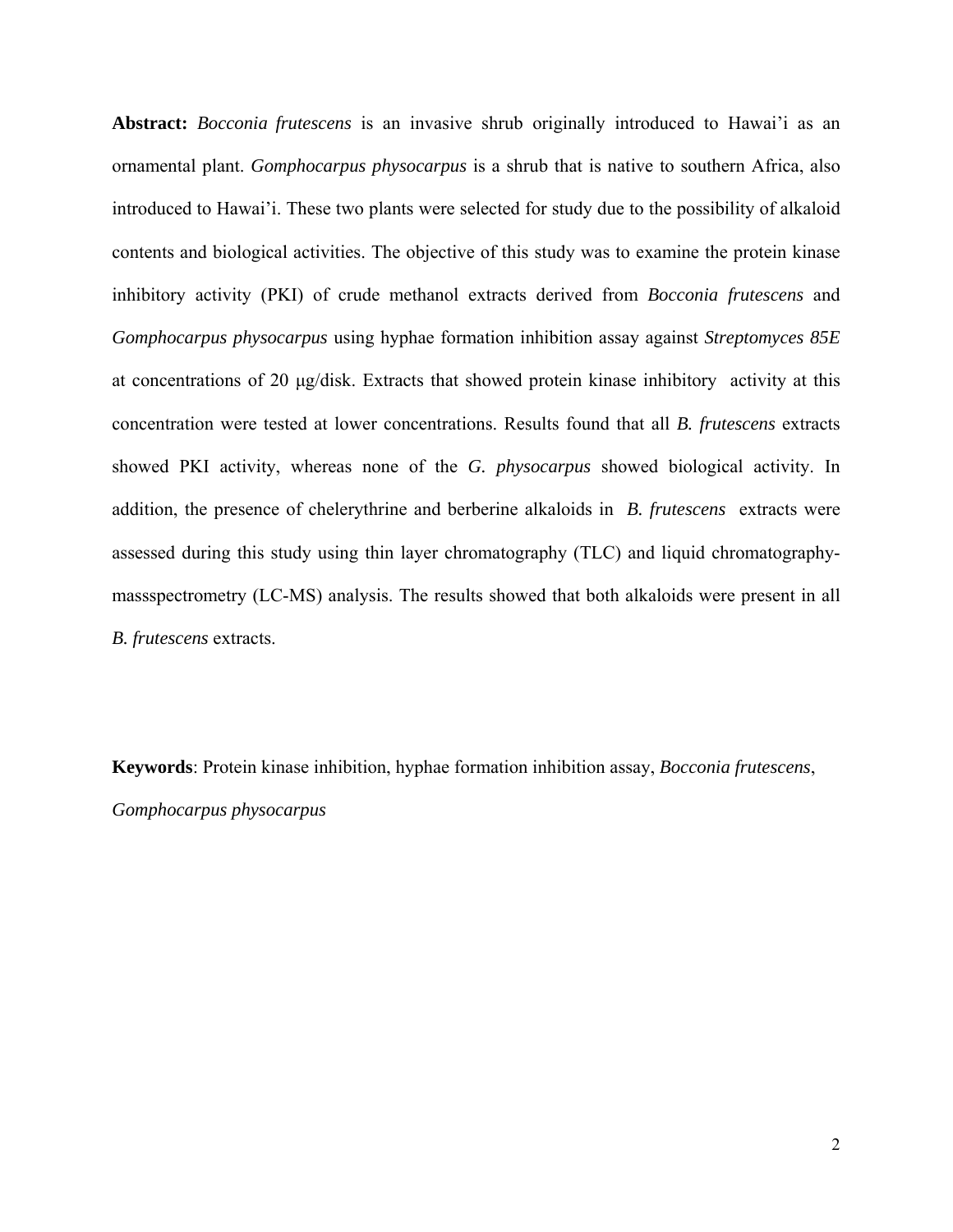#### **INTRODUCTION**

*Bocconia frutescens*, or plume poppy in English, is native to Mexico, Central America, and South America. Practitioners of traditional Mexican medicine referred to *B. frutescens* as "gordolobo" or "llorasangre." The indigenous people of Mexico used various parts of this plant to treat dermatitis, skin ulcers, tuberculosis, and some respiratory tract infections (Sánchez-Arreola *et al.*, 2006). The sap of this plant has also been used to make anesthetics and treat bronchitis (Quattrocchi, 2012).

*Bocconia frutescens* is an invasive shrub that was introduced to Hawai'i as an ornamental plant (Sánchez-Arreola *et al.*, 2006). Subsequently the State of Hawai'i classified *B. frutescens* as a noxious weed. Infestations exist on the islands of Maui and Hawai'i. The Maui infestation covers the southern and western slopes of Haleakalā. The Hawai'i island infestations are located in the Ka'ū and South Kona districts. Dense *B. frutescens* populations have been found on *Eucalyptus* plantations. Native forests and sugar cane lands have also harbored *B. frutescens*  populations (Benitez *et al*., 2007).

Extracts from *B. frutescens* displayed antimicrobial activity against a number of pathogenic bacterial species including *Escherichia coli*, *Staphylococcus aureus*, *Pseudomonas aeruginosa*, and *Bacillus subtilis* (Sánchez-Arreola *et al.*, 2006). The leaves, stems, and roots contain phytochemicals that exhibited antibacterial properties against these pathogens (Yu *et al.*, 2014). The compounds with antimicrobial activity include alkaloids such as berberine, chelerythrine, columbamine, and protopine (Tavares *et al.*, 2014; Stermitz *et al.*, 2000; Liang *et al.*, 2014; Su *et al.*, 2011).

*Gomphocarpus physocarpus*, or balloon plant*,* is a shrub that is native to southern Africa that has spread worldwide. *G. physocarpus* has been introduced to Australia, China, Hawai'i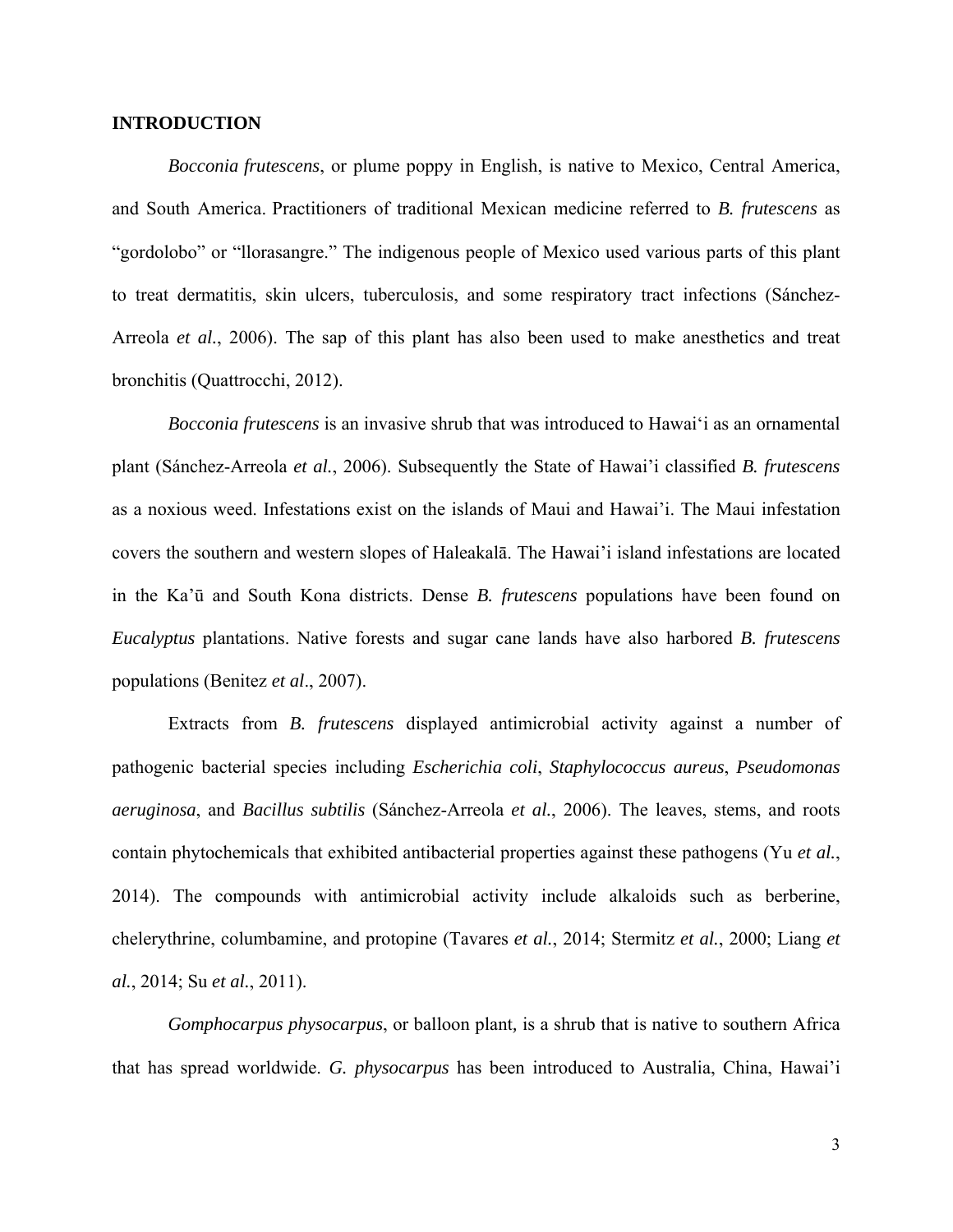India, and Mexico among other places. This plant invades pastures and kills livestock in Hawai'i and Australia (Rojas-Sandoval & Acevedo-Rodríguez, 2016).

Africans used all parts of this plant in traditional medicine to treat warts (Munsamy  $\&$ Naidoo, 2015). They also used the roots to treat stomach aches and the leaves to treat headaches. *G. physocarpus* has a variety of African names including balbossie, balmelkbossie, umsingalwesalukazi, uphuphuma, and usingalwesalukazi (Rojas-Sandoval & Acevedo-Rodríguez, 2016).

 The plant produces a white latex which is toxic when ingested. The laticifers contain alkaloids and phenols. Carbohydrates, cardiac glycosides, terpenoids, steroids, phenols, and alkaloids have all been found in crude ethanolic extracts of *G. physocarpus*. These compounds could contribute to the toxic properties of the latex (Munsamy & Naidoo, 2015). The methanol and *n*-hexane extracts from the fruits of the closely related G. *fruticosus* have shown activity against *P. aeruginosa* with a minimum inhibition concentration (MIC) of 31 µg/mL (Madureira *et al.*, 2011).

It is well known that eukaryotic kinases play a vital role in signal transduction and signaling pathways by phosphorylating their substrates. Recently, protein phosphorylation of tyrosine has been reported in bacterial species, which might be associated with developmental processes (Bakal, 2000). Further studies by Bakal (2001) showed that *Streptomyces* have Signal Transducer and Activator of Transcription (Stat3)-like proteins similar in amino acid sequence surrounding a phosphorylated tyrosine which plays a role in cellular regulation in *Streptomycetes*. Abnormal phosphorylations by these kinases can lead to diseases (Bakal, 2002; Shanbhag *et al*., 2015). Recently, protein phosphorylation kinase inhibitors have been identified using an assay based on the inhibition of hyphae formation against *Streptomyces* 85E (Waters *et*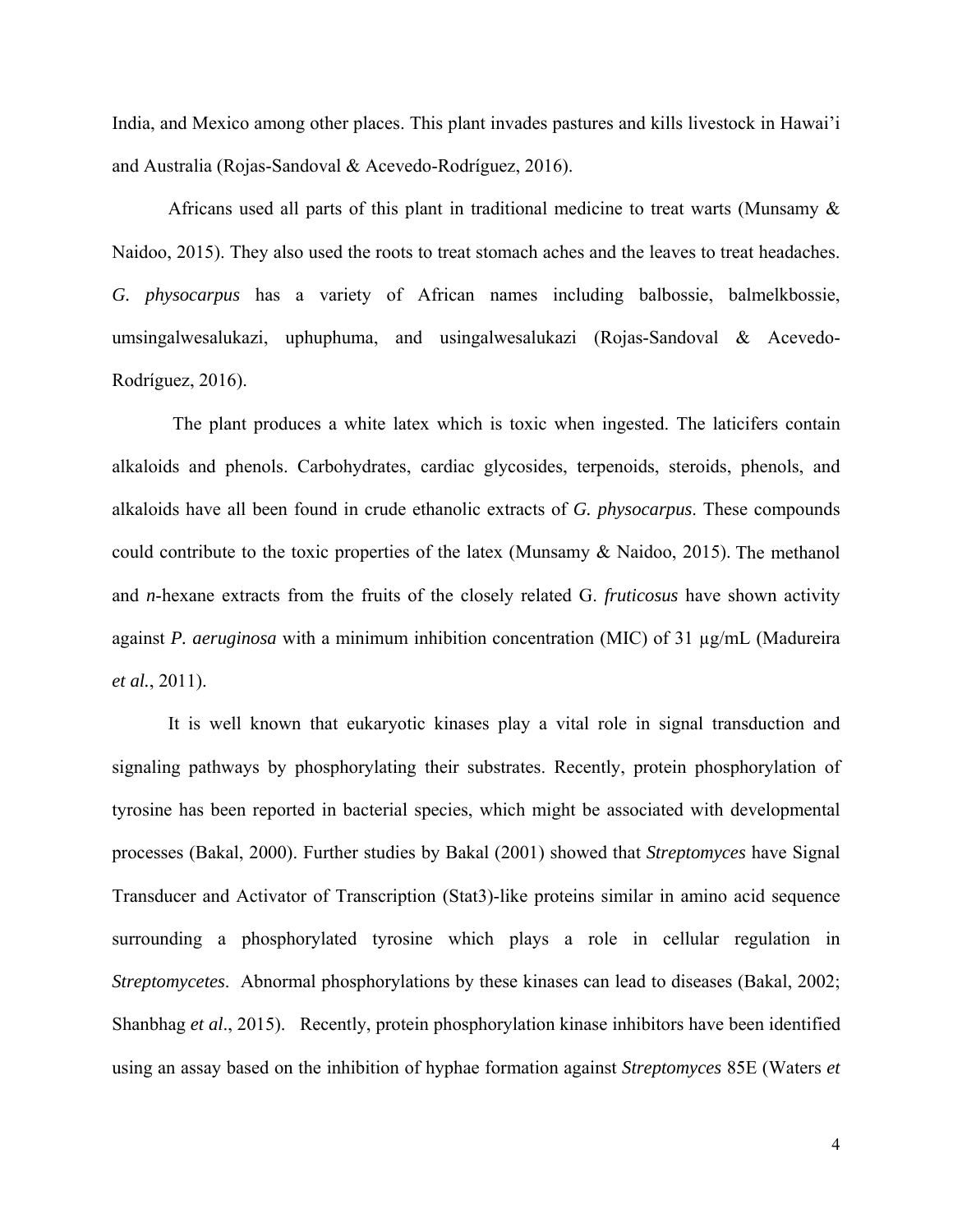*al.*, 2002; Shanbhag *et al*., 2015). Protein kinases play a role in the formation of aerial hyphae, spores, and pigmentation in *Streptomyces.* Additionally, protein kinases have a role in antibiotic production in some strains. Certain compounds, including eukaryotic kinase inhibitors, exhibit protein kinase inhibition properties because they can inhibit these kinases (Shanbhag *et al.*, 2015; Waters *et al.*, 2002). Kinase inhibitors are of significant pharmaceutical interest as potential breakthroughs for treating diseases including cancers, in part because abnormal phosphorylations by protein kinases have caused these diseases (Shanbhag *et al*., 2015). Chelerythrine has shown cytotoxic activity against human cancer cells because of its ability to inhibit protein kinases (Chmura *et al.*, 2000).

In our continuing search for plant-derived protein kinase inhibitors, a methanol extract of *B. frutescens* and *G. physocarpus* were prepared and selected for further study.

#### **MATERIALS AND METHODS**

#### *Plant material*

The plant specimens, *B. frutescens* and *G. physocarpus*, were collected from Miloli'i, Hawai'i, USA on July 5, 2016. The plant materials were identified by Jimmy Parker (Early Detection Program Coordinator, Big Island Invasive Species Committee). The voucher specimens (No. 0001 and 0002) were deposited at the Natural Products Chemistry Laboratory at the Daniel K. Inouye College of Pharmacy, University of Hawai'i at Hilo. The plant materials were air dried for 7 days at the laboratory of DKICP, UH Hilo. The air dried plant materials were separated and cut into smaller pieces. Most of these pieces were between one and five centimeters long. The plant materials that were used are listed in Table 1.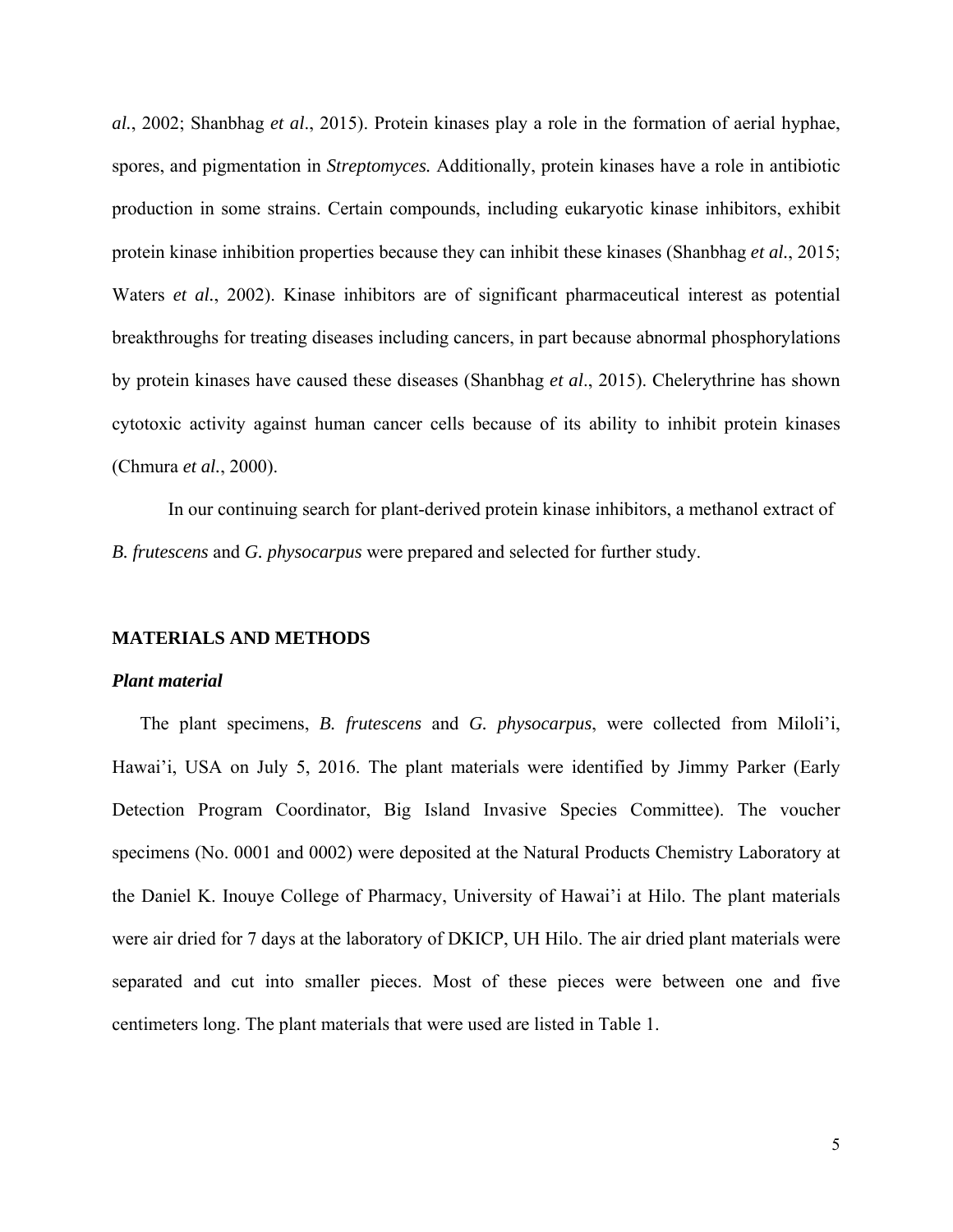#### *Extractions*

Samples (50 grams each) of the plant material were individually extracted in 1800 mL of methanol for 24 h three times. The supernatants were filtered with (VWR Whatman No. 417) filter paper. The combined filtrates were then concentrated using a rotary evaporator under a vacuum at 45° C. Table 1 lists the weight of the dried crude extracts.

### *Inhibition of hyphae formation assay in Streptomyces*

The inhibition of hyphae formation assay in *Streptomyces* 85E was performed on extracts through an agar well diffusion method described previously (Waters *et al.*, 2002). The mycelia fragments of *Streptomyces* were spread on minimal medium ISP4 agar plates to produce a bacterial lawn. Extracts and partitions of known concentration dissolved in DMSO were dispensed onto disks in 20  $\mu$ L aliquots. The air-dried disks were applied directly onto the plates and incubated at 30° C. After 48 hours of incubation, zones of inhibition were evaluated, and the results were identified by a clear zone of inhibition and/or bald phenotype around the disk. An inhibition zone greater than 8 mm is considered active. Samples were tested at 80  $\mu$ g/disk on 7 mm filter disks. Active extracts and compounds were tested at lower concentrations of 40, 20, 10, and 5 g/disk (Waters *et al*., 2002). DMSO solvent (Sigma-Aldrich Co., St. Louis, MO, USA) was used as a negative control. Berberine chloride and chelerythrine chloride standards (Sigma-Aldrich Co., St. Louis, MO, USA) were used as positive controls.

#### *Chemicals and Analysis*

The analytical thin layer chromatography (TLC) was performed on Merck precoated silica gel 60 F254 plates. The crude organic extracts from *B. frutescens* and *G. physocarpus* and compounds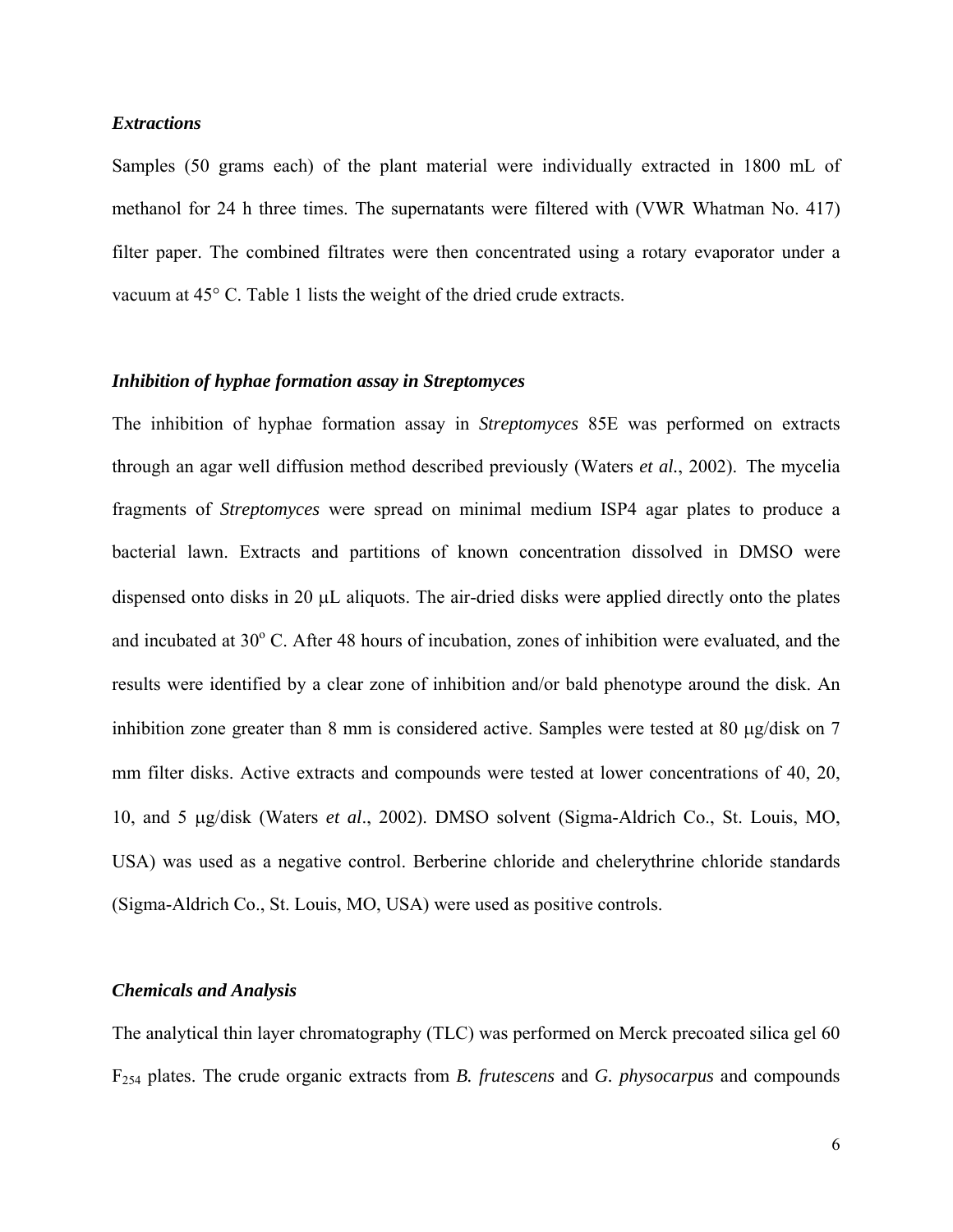berberine chloride and chelerythrine chloride were chromatographed on the TLC plate. Plates were developed in the solvent system chloroform-methanol (10:1). Dragendorff's reagent was used to detect the alkaloid contents (Nayeem *et al*., 2011). High-performance liquid chromatography (HPLC) grade acetonitrile (Sigma-Aldrich Co, St. Louis, MO, USA) and HPLC grade water were used for the LC-MS analysis.

### *Performing LC-MS and MS/MS on extracts that displayed antibacterial activity*

In this study, liquid chromatography mass spectrometry (LC-MS) analysis was performed on an Agilent 6530 Q-TOF mass spectrometer with an Agilent HPLC 1260 binary pump. A Waters Sunfire C18 column (3.5  $\mu$ m, 2.1  $\times$  150 mm) was used as the stationary phase. The mobile phase was run at a gradient with 1% formic acid in water and acetonitrile at a flow rate of 0.2 mL/min. The mass spectrometer was equipped with an Agilent Jet Stream electrospray ionization (ESI) source. LC-MS was performed in positive ionization on a mass range of *m/z* 100 – 1700 at a scan rate of 3 spectra/second. The capillary voltage set at 3500 V. Nebulizer pressure was set at 35 psi. Drying gas temperature was set at 300° C with a flow rate of 8 L/min, and the sheath gas temperature was 350° C with a flow rate of 11 L/min. The MS/MS conditions were set to automatically collect at a relative threshold of 0.010%, and the collision energy was ramped with a slope of 5 and an offset of 2.5.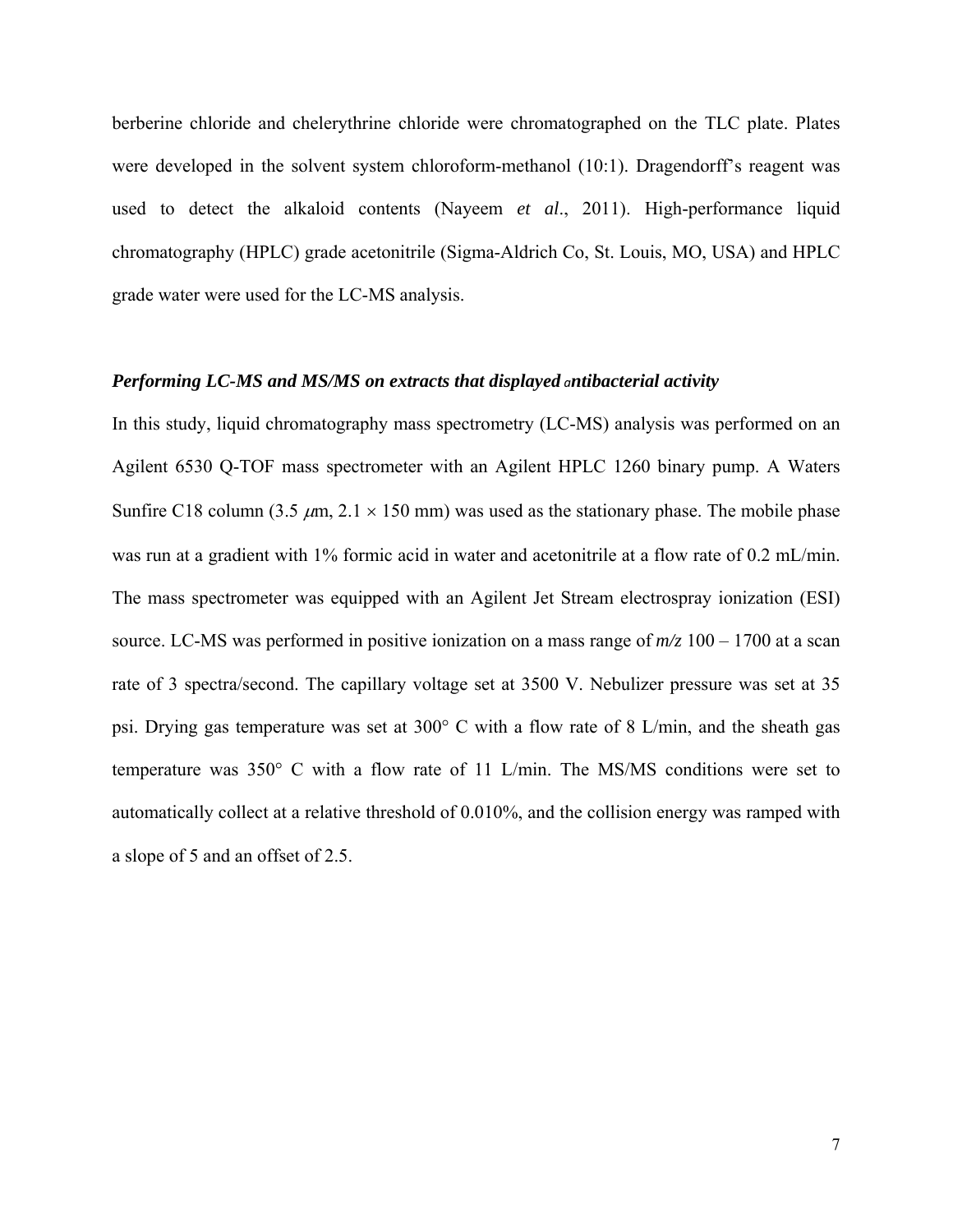#### **RESULTS AND DISCUSSION**

All crude extracts were evaluated against protein kinase inhibition activity using hyphae formation inhibition assay against *Streptomyces* 85E (Table 1). The negative control, DMSO solvent, did not inhibit hyphae formation while both of the positive controls, berberine chloride and chelerythrine chloride, inhibit hyphae formation inhibition. Chelerythrine chloride showed more potent protein kinase inhibition activity against *Streptomyces* 85E than berberine chloride. None of the *G. physocarpus* extracts showed protein kinase inhibition activity at the highest concentration that was used during this study (80 μg/disk). Therefore, the *G. physocarpus* parts that were tested have very limited, if any, protein kinase inhibition properties. Extracts from the stems and roots of *B. frutescens* showed biological activity at 80 μg/disk and 40 μg/disk, but the roots showed stronger activity against *Streptomyces* 85E than the stems. The leaves of *B. frutescens* did not display any biological activity after 48 h, but they did show some activity after 24 h. The activity was only measured quantitatively after 48 h.

A preliminary TLC analysis indicated the presence of alkaloids in all crude extracts of *B. frutescens* using Dragendorff's reagent. During TLC analysis spraying with Dragendorff's reagent, compounds found in the crude extracted formed spots in similar positions to those found in the standards providing evidence for the presence of both compounds in the crude extracts. Other red and orange marks, beside the standards, were present for the crude extracts providing evidence for the existence of other alkaloids in *B. frutescens*.

In addition, the compounds of the organic extract of *B. frutescens* (leaves, roots and stems) were analyzed using HPLC-ESI-QTOF-MS/MS against two standards (chelerythrine and berberine). LC-MS mass spectrometry analysis also supported the presence of both alkaloids in the *B. frutescens* crude extracts. Compounds with (*m/*z) values of the chelerythrine standard,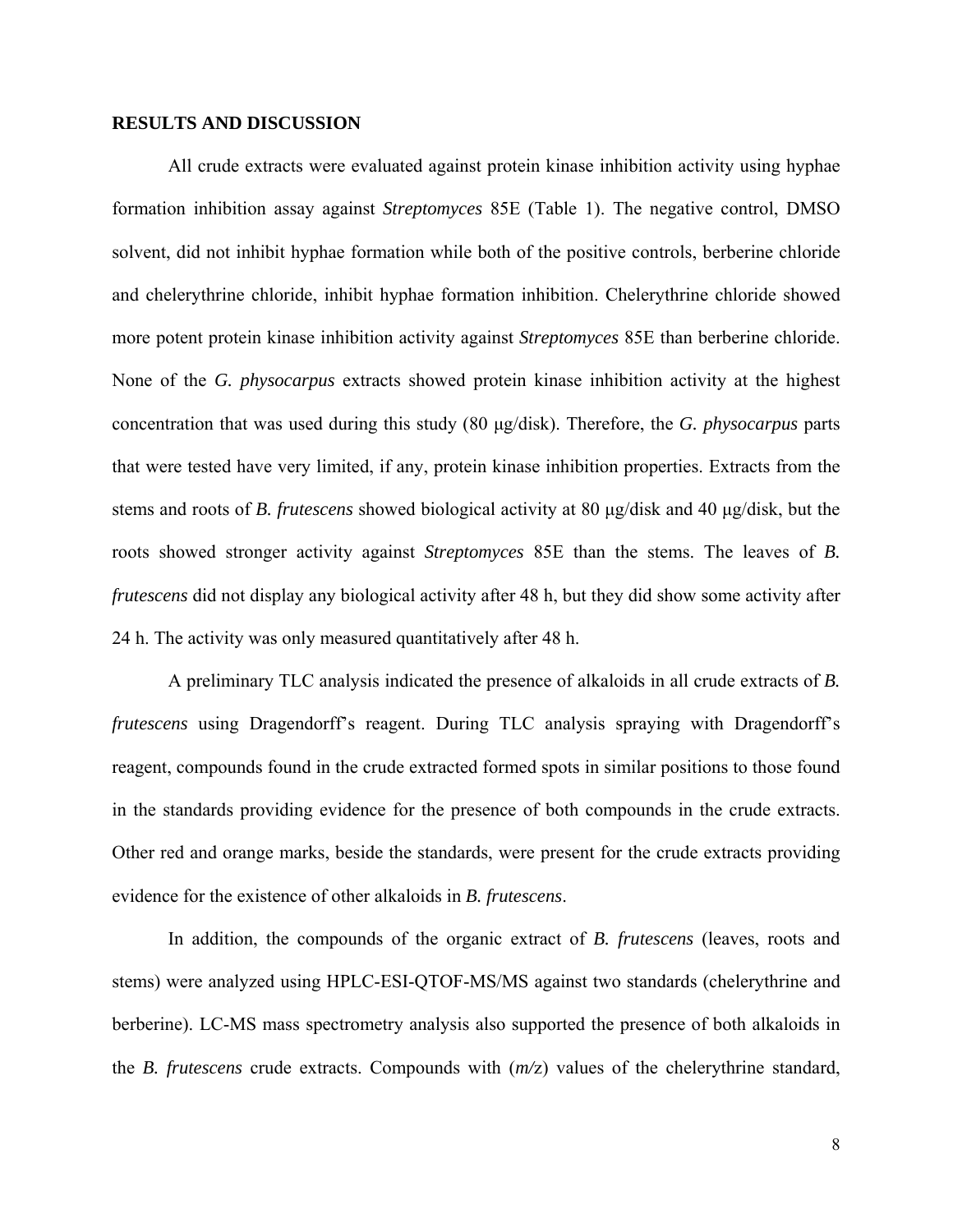348.1236, and the berberine standard, 336.1236, were found in all three *B. frutescens* extracts. Of note, the same retention time of these respective alkaloids eluted with the same solvent systems matched with the signals observed with the *B. frutescens* crude extracts. MS/MS fragmentation data provided further evidence for the presence of chelerythrine and berberine in the extracts derived from *B. frutescens*. The fragmentation profile of the chelerythrine and berberine standards were also observed in all three extracts. In conclusion, by matching retention time, mass to charge ratio (*m/z*) and fragmentation pattern, it was evident that *B. frutescens* extracts contain chelerythrine and berberine.

|  | <b>Table 1. Plant Materials and Extracts</b> |  |
|--|----------------------------------------------|--|
|--|----------------------------------------------|--|

| <b>Samples</b>             | Part                       | Extract $(g)$ |
|----------------------------|----------------------------|---------------|
| <b>Bocconia</b> frutsecens | <b>Stems</b>               | 1.8           |
|                            | Leaves                     | 7.5           |
|                            | Roots                      | 5.1           |
| Gomphocarpus physocarpus   | <b>Stems</b>               | 2.2           |
|                            | Leaves                     | 7.9           |
|                            | Roots                      | 1.7           |
|                            | Seed Capsules <sup>*</sup> | 5.3           |

\*Seeds were removed from their seed capsules. The antibacterial activity of the seeds was not evaluated during this study due to paucity of materials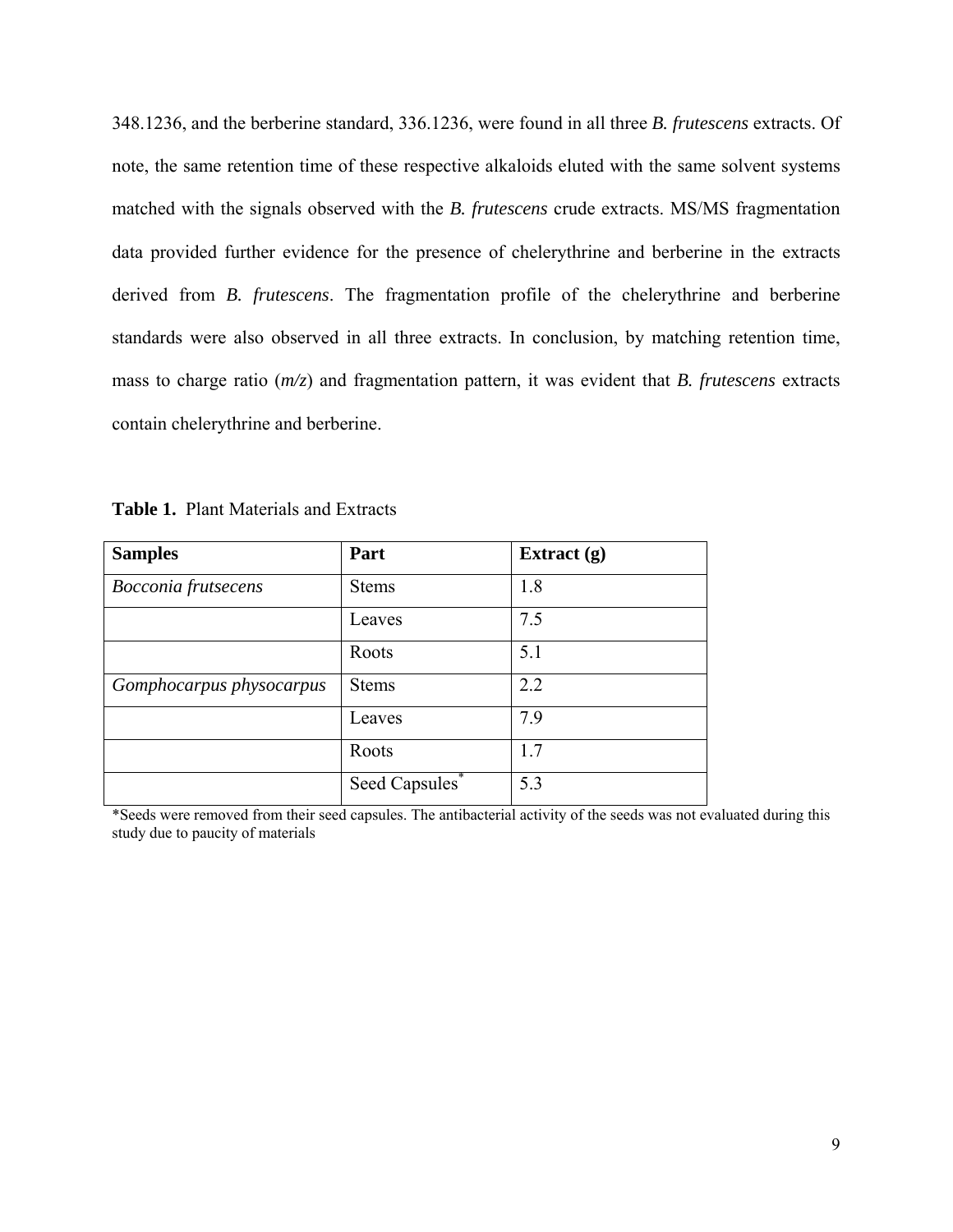|                      | Zone of Inhibition at Concentrations of Samples (mm) (mean $\pm$ SD) |                   |                        |                 |                |
|----------------------|----------------------------------------------------------------------|-------------------|------------------------|-----------------|----------------|
| Sample               | 80 µg/disk                                                           | 40 μg/disk        | $20 \mu g/disk$        | $10 \mu g/disk$ | $5 \mu g/disk$ |
| <b>B.</b> frutescens | B: $17.7 \pm 1.5$                                                    | $B: 9.7 \pm 1.2$  | $\mathbf{0}$           | <b>NT</b>       | <b>NT</b>      |
| <b>Stem Extract</b>  |                                                                      |                   |                        |                 |                |
| <b>B.</b> frutescens | B&C: $20.0 \pm$                                                      | B: $13.3 \pm 0.6$ | $\theta$               | <b>NT</b>       | <b>NT</b>      |
| Root Extract         | 1.0                                                                  |                   |                        |                 |                |
|                      | C: $13.7 \pm 2.1$                                                    |                   |                        |                 |                |
| <b>B.</b> frutescens | $\overline{0}$                                                       | <b>NT</b>         | NT                     | <b>NT</b>       | NT             |
| Leaf Extract         |                                                                      |                   |                        |                 |                |
| G. physocarpus       | $\overline{0}$                                                       | <b>NT</b>         | <b>NT</b>              | <b>NT</b>       | <b>NT</b>      |
| <b>Stem Extract</b>  |                                                                      |                   |                        |                 |                |
| G. physocarpus       | $\boldsymbol{0}$                                                     | <b>NT</b>         | <b>NT</b>              | <b>NT</b>       | <b>NT</b>      |
| Root Extract         |                                                                      |                   |                        |                 |                |
| G. physocarpus       | $\overline{0}$                                                       | <b>NT</b>         | $\overline{\text{NT}}$ | <b>NT</b>       | <b>NT</b>      |
| Leaf Extract         |                                                                      |                   |                        |                 |                |
| G. physocarpus       | $\overline{0}$                                                       | <b>NT</b>         | <b>NT</b>              | <b>NT</b>       | <b>NT</b>      |
| Seed Pod Extract     |                                                                      |                   |                        |                 |                |
| Berberine            | B: $8.6 \pm 0.3$                                                     | $\mathbf{0}$      | NT                     | <b>NT</b>       | NT             |
| chloride standard    |                                                                      |                   |                        |                 |                |
| Chelerythrine        | $C: 26.6 \pm 0.6$                                                    | $B&C: 26.0 \pm$   | $B: 20.7 \pm$          | B: $15.0 \pm$   | $B:14.7 \pm$   |
| chloride standard    |                                                                      | 1.0               | 0.6                    | 1.0             | 0.6            |
|                      |                                                                      | C: $18.7 \pm 0.6$ |                        |                 |                |

**Table 2.** Biological Activity of Tested Extracts and Compounds on Growth and Sporulation of *Streptomyces 85E* 

Stock solutions were prepared in DMSO. No zone of inhibition was observed with DMSO as a negative control. All extracts and compounds were tested at 80 μg/disk. Active extracts were tested at lower concentrations (20, 10, 5 μg/disk). B indicates bald phenotype.C indicates clear phenotype. B and C indicates that a clear phenotype was within a balding phenotype. NT indicates no test necessary, because substance showed no activity at higher concentrations.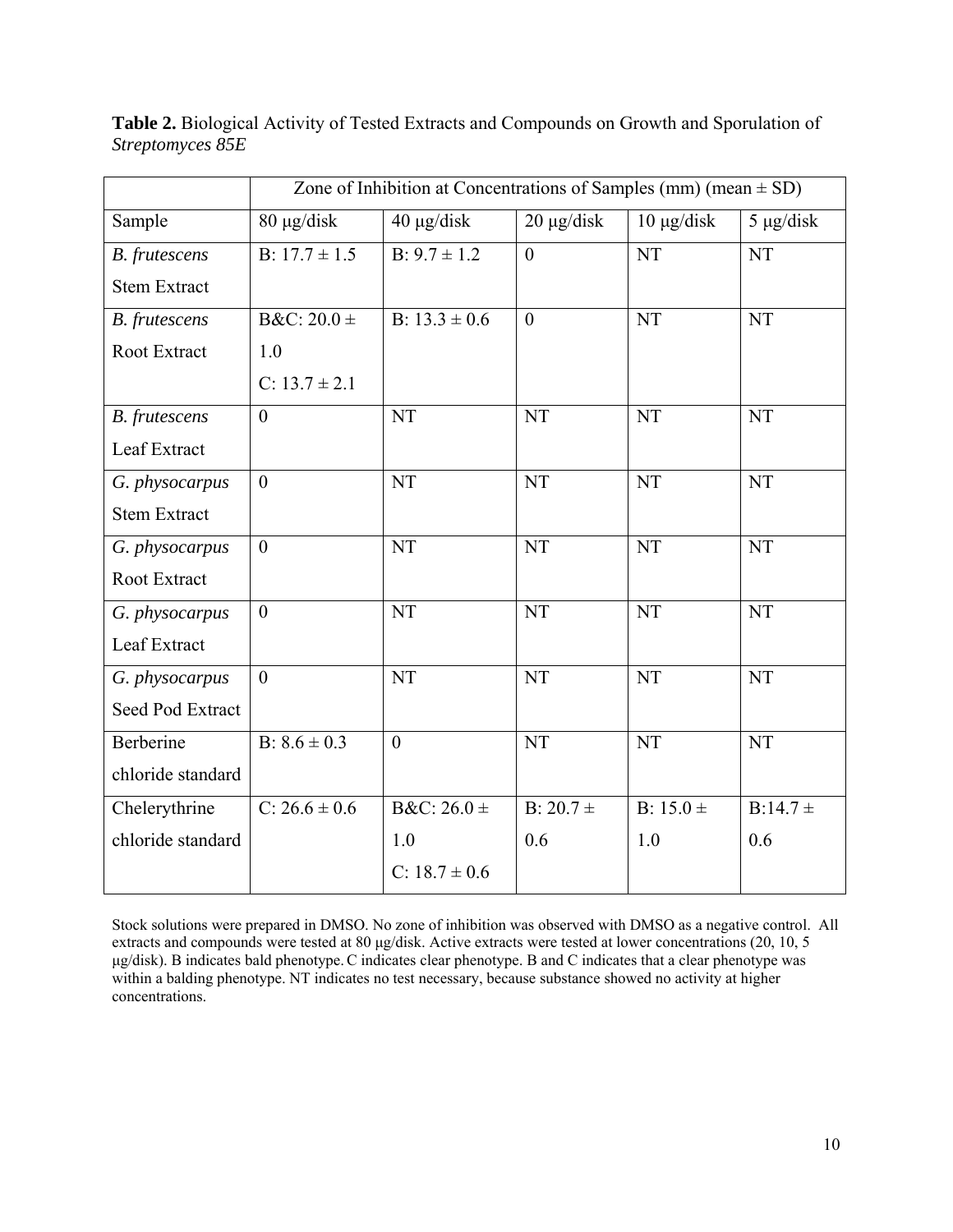

**Figure 1.** Total ion chromatogram of berberine, chelerythrine, and extracts derived from *B. frutescens* (leaves, roots and stems).



**Figure 2.** Extracted ion chromatogram of chelerythrine, and extracts derived from *B. frutescens* (leaves, roots and stems).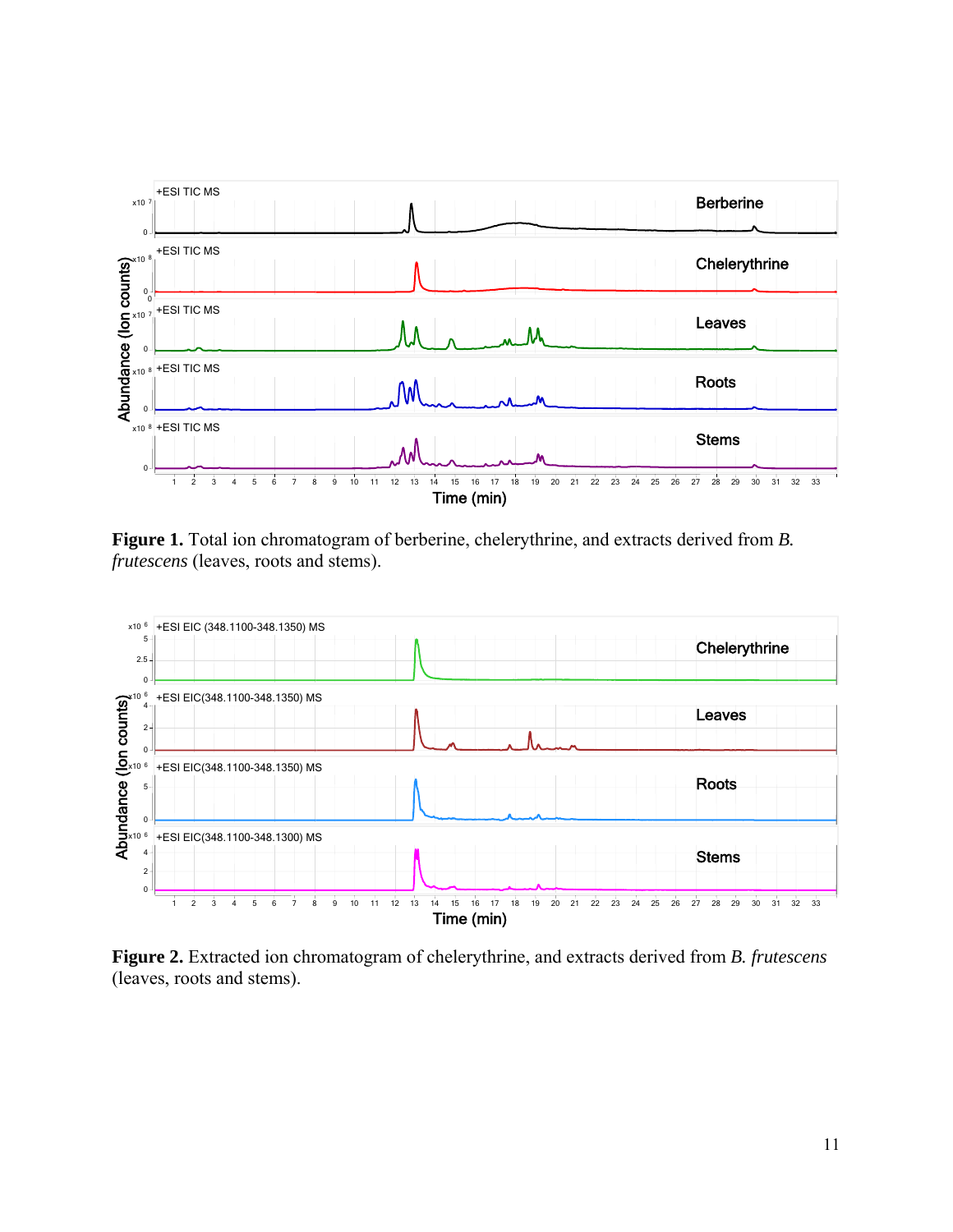| <b>Sample</b> | Observed $m/z$ | Theoretical $m/z$ | Difference (ppm) |
|---------------|----------------|-------------------|------------------|
| Chelerythrine | 348.1237       | 348.1236          | $-0.34$          |
| Roots         | 348.1224       | 348.1236          | 3.40             |
| <b>Stems</b>  | 348.1223       | 348.1236          | 3.69             |
| Leaves        | 348.1242       | 348.1236          | $-1.77$          |

**Table 3.** Accurate Mass (*m/z*) of Chelerythrine

Table 3 indicates retention time, observed *m/z* and calculated *m/z*, relative errors of both the standards and samples. Standard chelerythrine yielded an observed  $[M + H]$ <sup>+</sup> peak at a  $(m/z)$  of 348.1237 (Table 3). By comparison, crude organic extract of *B. frutescens* leaves ( $[M + H]$ <sup>+</sup> peak at a  $(m/z)$  of 348.1242], stems  $([M + H]^+$  peak at a  $(m/z)$  of 348.1223], and roots  $([M + H]^+$  peak at a (*m/*z) of 348.1224] produced peaks around that mass. A difference of 10 ppm was the cut off for homology. These (*m/*z) values were obtained from the graph in Figure 2. The peak corresponding to chelerythrine exhibited mass-to-charge (*m/z*) ratios corresponding to the molecular ions  $(M + H)^+$  of standard chelerythrine, confirming the presence of this alkaloid in all three parts of plant materials.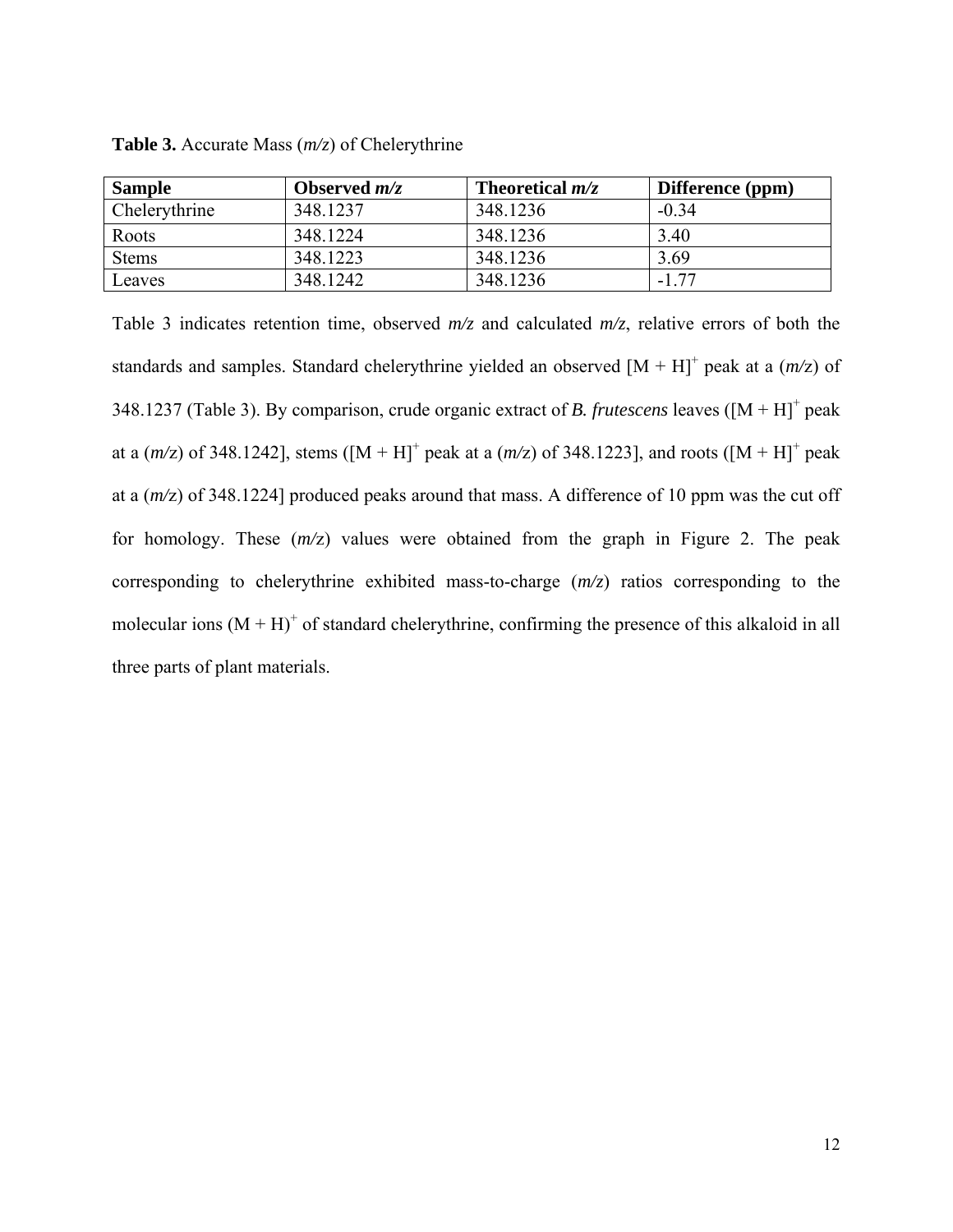

Mass to Charge  $(m/z)$ 

## **Figure 3.** MS/MS of of Chelerythrine

Standard chelerythrine chloride yielded an  $[M + H]$ <sup>+</sup> peak at a  $(m/z)$  of 348.1223 (Figure 3). The fragmentation pattern MS/MS spectrum of standard chelerythrine analyzed by ESI-MS/MS yielded 318.0753 [M  $-OCH<sub>2</sub>$ ]<sup>+</sup>, 304.0995 [M  $-CO-CH<sub>3</sub>$ -H]<sup>+</sup>, and 290.0800 [M  $-CH<sub>2</sub>O-CO$ ]<sup>+</sup>, respectively. The fragmentation patterns of the samples (leaves, roots, and stems) were similar to chelerythrine's fragmentation pattern. The ESI-MS/MS results confirm the presence of the alkaloid chelerythrine (Son *et al*., 2014) in leaves, stems and roots of *B. frutescens*.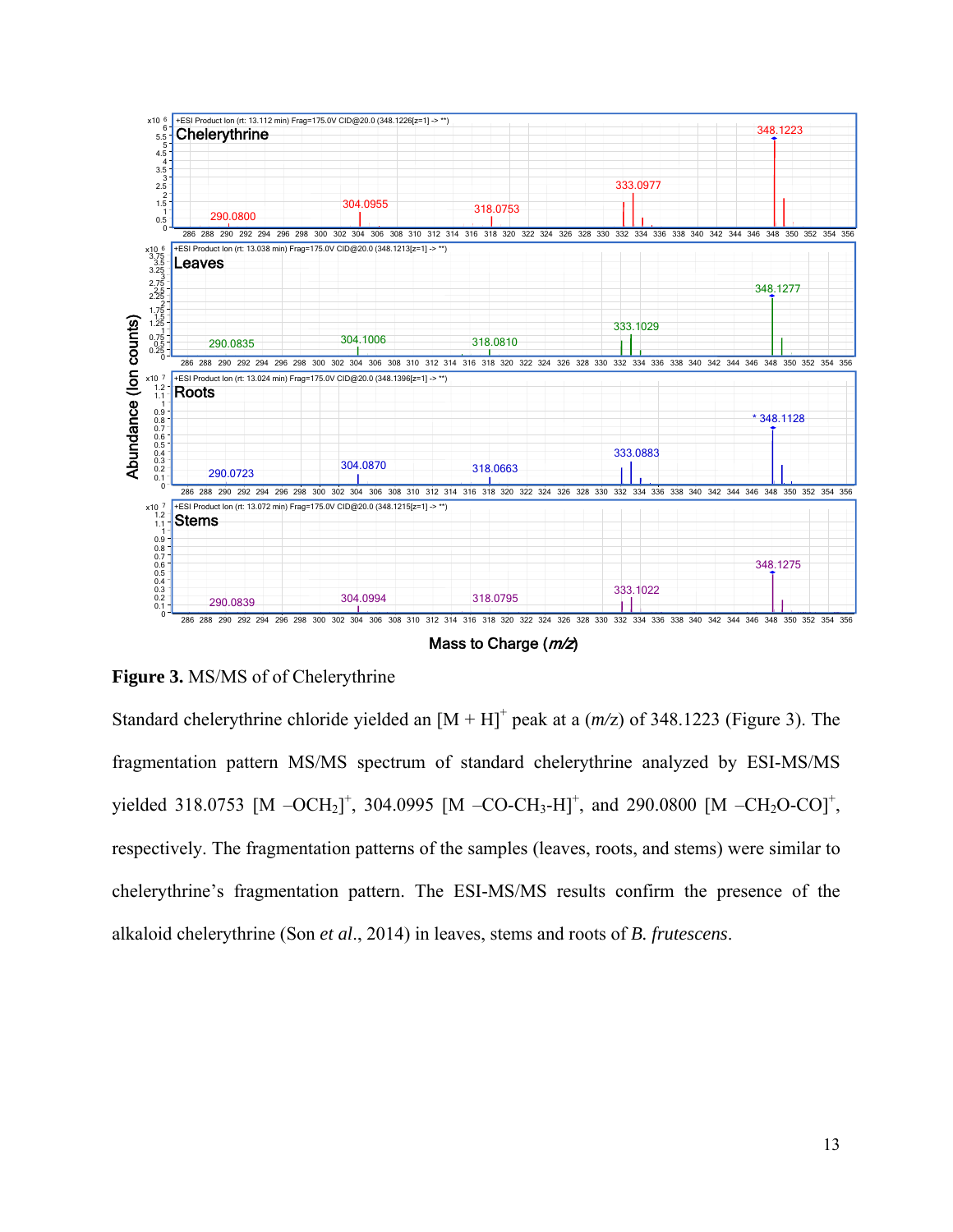

**Figure 4.** Extracted ion chromatogram of berberine

| <b>THERE</b> TO A LOCATURE THUSS OF OCTOCITING ( <i>IIIV</i> 2. <i>I</i> |                      |                         |                  |  |
|--------------------------------------------------------------------------|----------------------|-------------------------|------------------|--|
| <b>Sample</b>                                                            | <b>Observed Mass</b> | <b>Theoretical Mass</b> | Difference (ppm) |  |
| Berberine                                                                | 336.1239             | 336.1236                | $-0.94$          |  |
| Roots                                                                    | 336.1243             | 336.1236                | $-2.13$          |  |
| <b>Stems</b>                                                             | 336.1228             | 336.1236                | 2.33             |  |
| Leaves                                                                   | 336.1219             | 336.1236                | 5.00             |  |

| <b>Table 4.</b> Accurate Mass of berberine $(m/z)$ |  |  |  |
|----------------------------------------------------|--|--|--|
|----------------------------------------------------|--|--|--|

Standard berberine yielded an observed mass  $[M + H]^{+}$  peak at a  $(m/z)$  of 336.1239. By comparison, crude organic extract of *B. frutescens* leaves, stems, and roots produced peaks around that mass. The peak corresponding to berberine exhibited mass-to-charge (*m/z*) ratios corresponding to the molecular ions  $(M + H)^+$  of standard berberine, confirming the presence of the alkaloid in all three plant materials. A difference of 10 ppm was the cut off for homology. These ( $m/z$ ) values were obtained from the graph in Figure 4.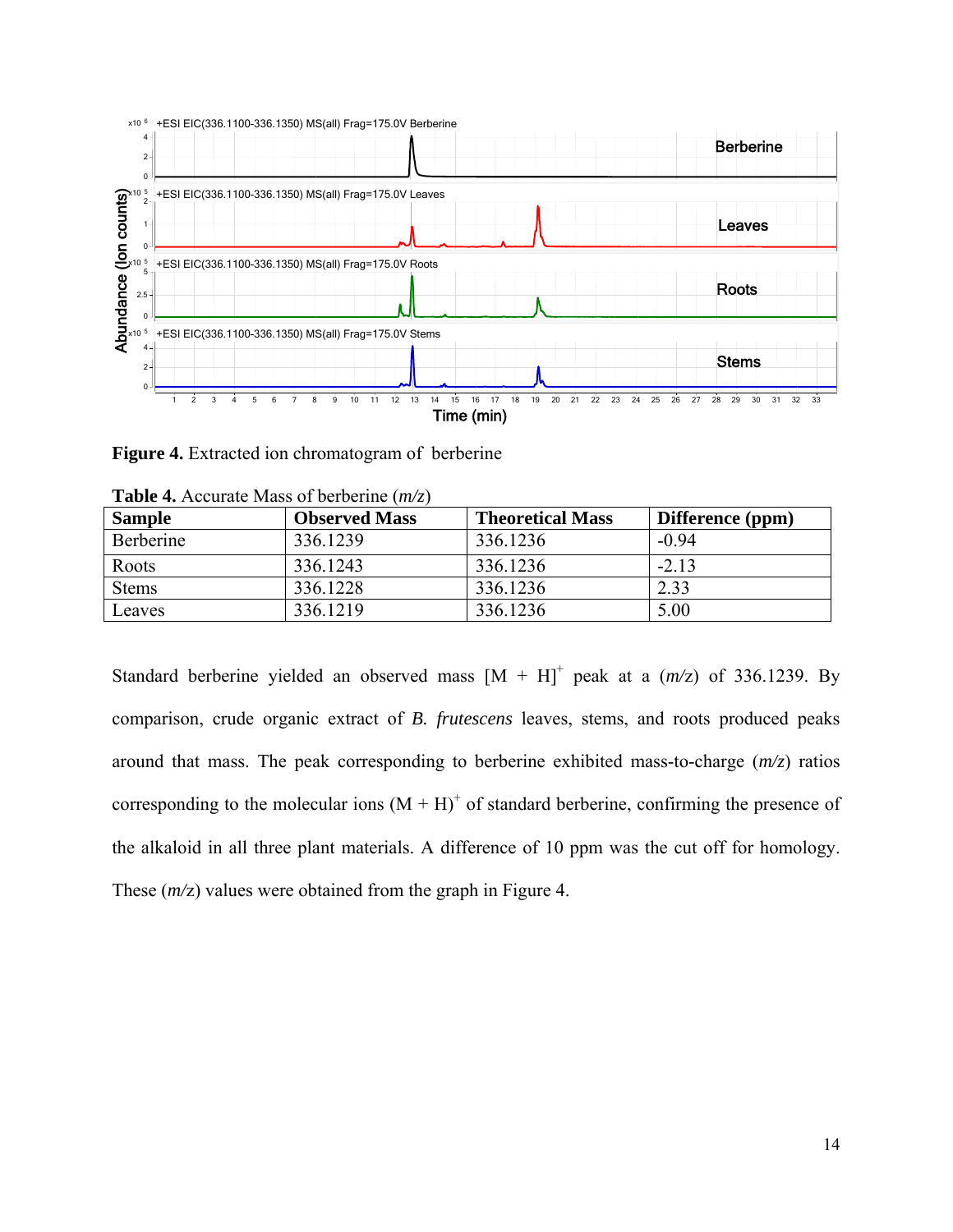

**Figure 5.** MS/MS of berberine

Standard berberine chloride yielded an  $[M + H]$ <sup>+</sup> peak at a  $(m/z)$  value of 336.1256. The MS/MS spectrum of standard berberine analyzed by ESI-MS/MS yielded  $306.0783$  [M-OCH<sub>2</sub>]<sup>+</sup>, 292.0992  $[M-CO-CH<sub>3</sub>-H]<sup>+</sup>$ , and 278.0825  $[M-CH<sub>2</sub>O-CO]<sup>+</sup>$  respectively. This result indicates that the ESI-MS/MS were adequate for the confirmation of the presence of alkaloid berberine (Son *et al*., 2014) in leaves, stems and roots of *B. frutescens*.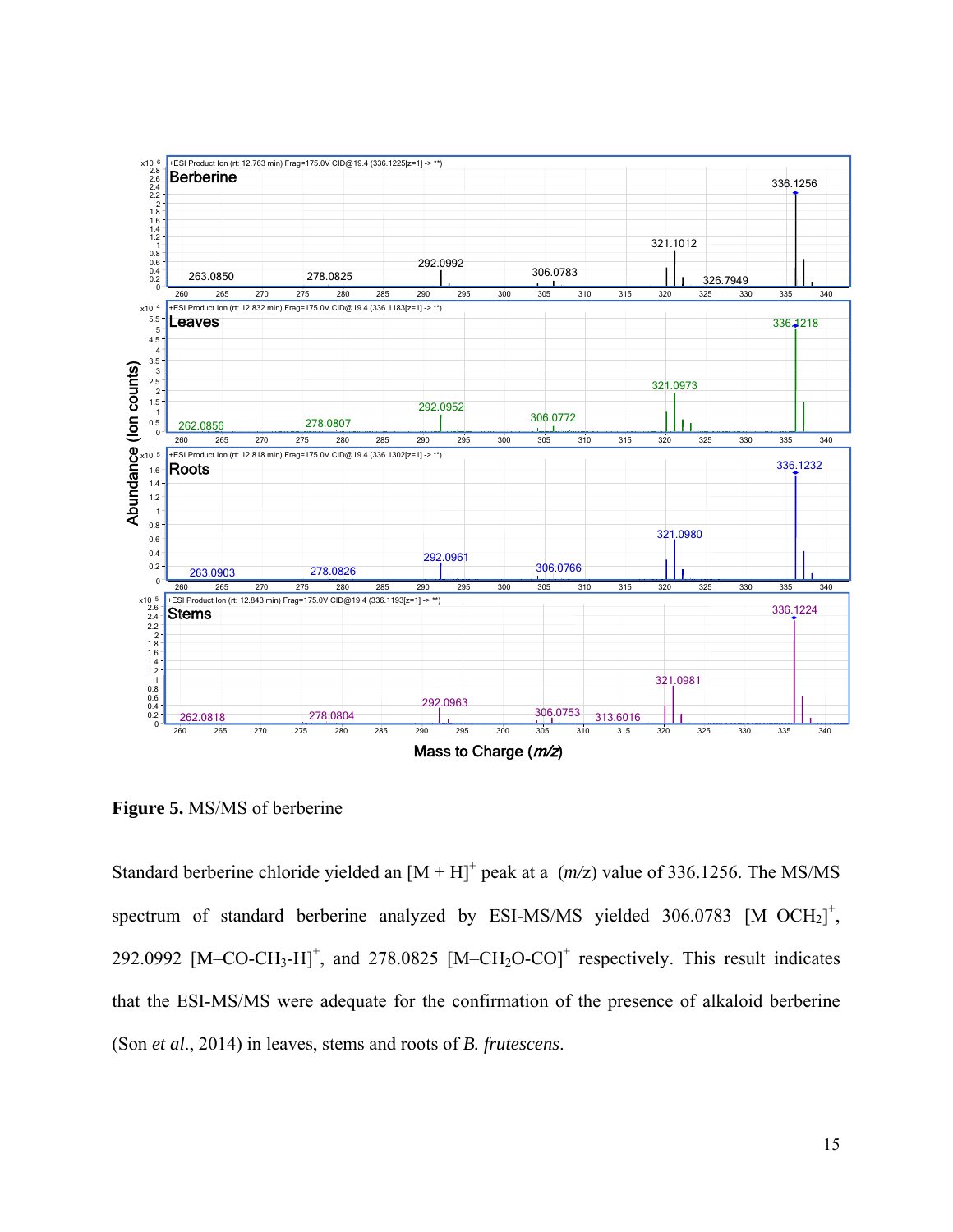#### **CONCLUSION**

Although *G. physocarpus* possesses medicinal properties, natural products derived from this plant lack potential for protein kinase inhibition activity as evidenced in our study. Further studies on the protein kinase inhibition activity of *B. frutescens* and its alkaloids are currently underway. *B. frutescens* could exhibit these properties by inhibiting protein kinases or via other mechanisms. TLC, LC-MS, and MS/MS all confirmed the presence of berberine and chelerythrine, in crude extracts derived from *B. frutescens*.

In future studies, the percentage that each alkaloid contributes to the protein kinase inhibition properties of *B. frutescens* will be quantified. The other alkaloids and non-alkaloids that were shown by TLC analysis can be investigated. The seeds of *B. frutescens* could not be assessed during this study because of a paucity of materials. Even though crude extracts derived from *G. physocarpus* did not show protein kinase inhibition activity against *Streptomyces 85E*, compounds derived from this plant could display biological activity against other organisms. The medicinal properties of phytochemicals derived from *G. physocarpus* will be investigated.

#### **ACKNOWLEDGMENTS**

This project was supported by grants from the Daniel K. Inouye College of Pharmacy, University of Hawai'i at Hilo, Hilo. We wish to thank the Big Island Invasive Species Committee (BIISC) for helping us collect samples.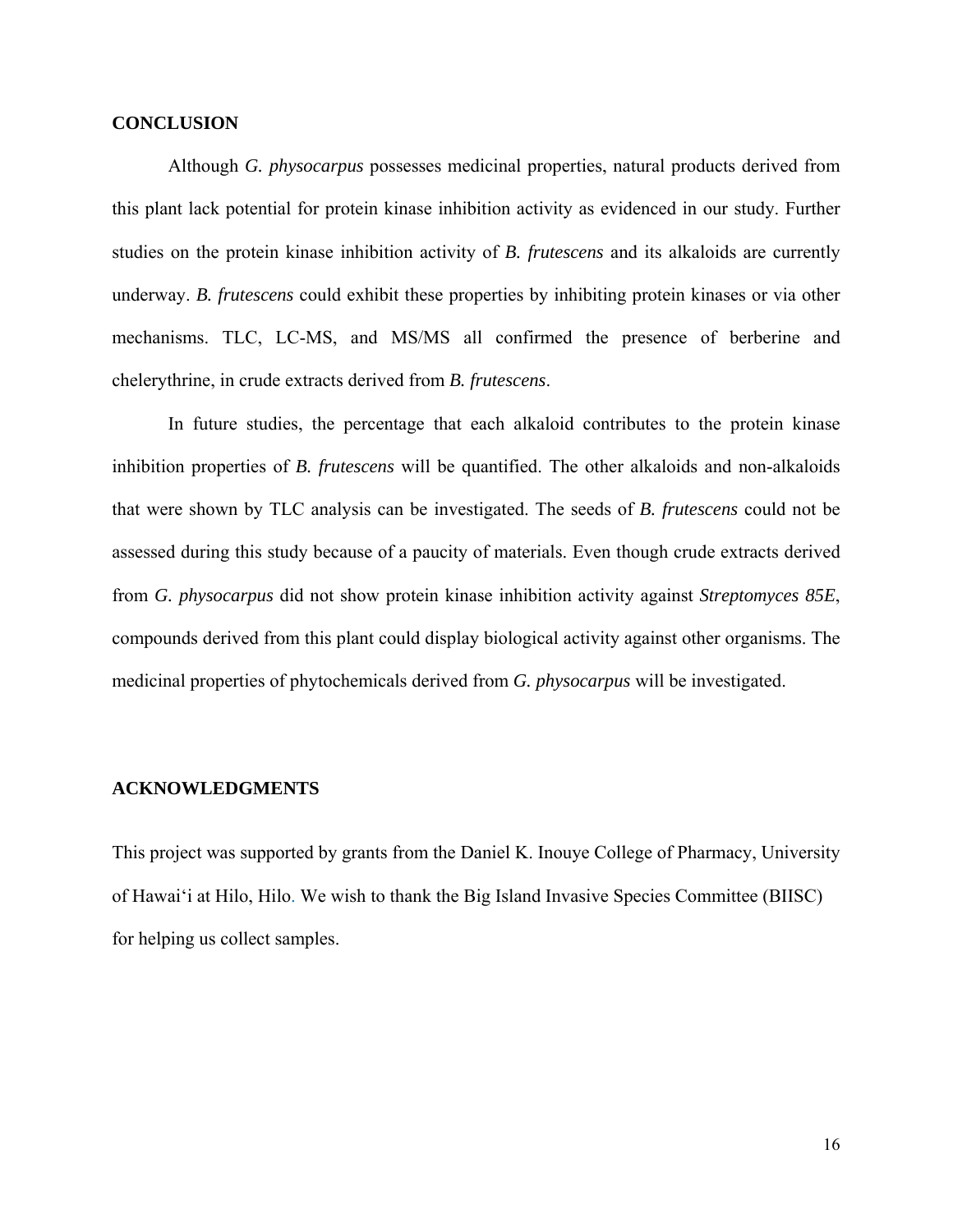## **REFERENCES**

Bakal CJ, Davies JE. 2000. No longer an exclusive club: eukaryotic signaling domains in bacteria. *Trends Cell Biol.* 10(1): 32-38.

Bakal CJ, Vujaklija D, Davies JE. 2001. Immunochemical identification of a Stat3 analogue in *Streptomycetes*. *Food Technology and Biotechnology*. 39(4): 313-7.

Benitez DM, Saulibio D. 2007. *Bocconia frutescens* distribution on the Island of Hawai`i. https://www.researchgate.net/publication/29741022 *bocconia\_frutescens* distribution on the is land of hawaii (accessed June 20, 2016).

Chmura SJ, Dolan ME, Cha A, Mauceri HJ, Kufe DW, Weichselbaum RR. 2000. In vitro and in vivo activity of protein kinase C inhibitor chelerythrine chloride induces tumor cell toxicity and growth delay in vivo. *Clinical Cancer Research*. 6(2): 737-42.

Liang XG, Wu F, Wang YJ, Fu Z, Wang Y, Feng Y, Liang S. 2014. Research on bitter components from *Coptis chinensis* based on electronic tongue. *China Journal of Chinese Materia Medica*. 39(17): 3326-9.

Madureira AM, Ramalhete C, Mulhovo S, Duarte A, Ferreira, MU. 2011. Antibacterial activity of some African medicinal plants used traditionally against infectious diseases. *Pharmaceutical Biology* 50(4): 481-9.

Munsamy A & Naidoo Y. 2015. Laticifers in the leaves and stems of *Gomphocarpus physocarpus*: Distribution, structure and chemical composition. *Planta Medica*. 81(16): 155-61.

Nayeem AA, Khatun A, Rahman MS, Rahman M. 2011. Evaluation of phytochemical and pharmacological properties of *Mikania cordata* (Asteraceae) leaves. *Journal of Pharmacognosy and Phytotherapy.* 3(8): 118–123.

Quattrocchi U. 2012. *CRC world dictionary of medicinal and poisonous plants: common names, scientific names, eponyms, synonyms, and etymology*; CRC: Boca Raton, FL, 609.

Rojas-Sandoval J & Acevedo-Rodríguez P. 2016. *Gomphocarpus physocarpus* (balloon cotton bush). http://www.cabi.org/isc/datasheet/114618 (Accessed July 25, 2016).

Sánchez-Arreola E, Hernández-Molina LR, Sánchez-Salas JL, Martínez-Espino G. 2006. Alkaloids from *Bocconia frutescens* and biological activity of their extracts. *Pharmaceutical Biology*. 44(7): 540–3.